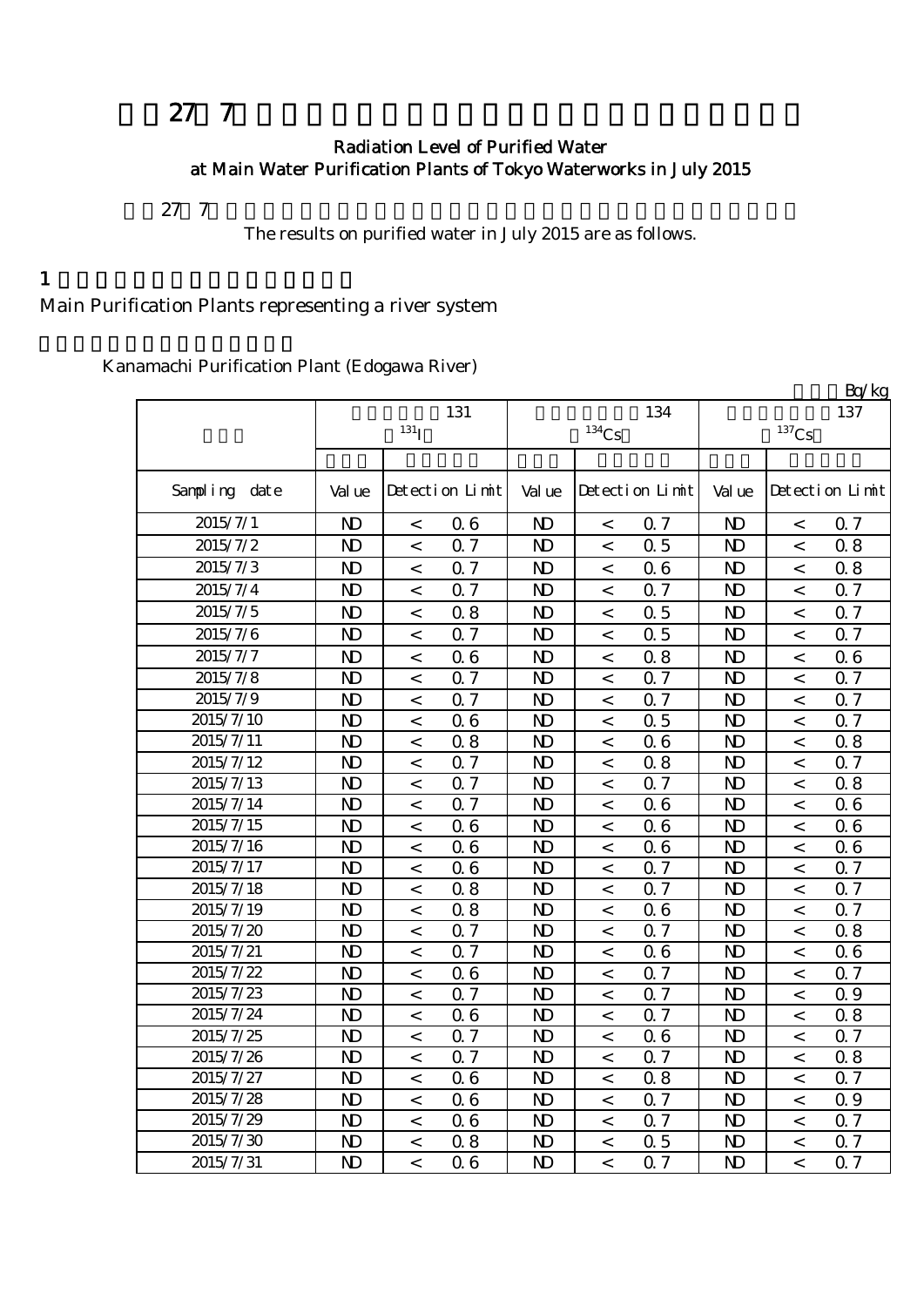## Asaka Purification Plant (Arakawa River)

|               |              | 131 <sub>I</sub>         | 131             |                | $^{134}\mathrm{Cs}$      | 134             |                | $^{137}\mathrm{Cs}$ | Ly ng<br>137    |
|---------------|--------------|--------------------------|-----------------|----------------|--------------------------|-----------------|----------------|---------------------|-----------------|
| Sampling date | Val ue       |                          | Detection Limit | Val ue         |                          | Detection Limit | Val ue         |                     | Detection Limit |
| 2015/7/1      | $\mathbf{D}$ | $\,<\,$                  | 06              | $\mathbf{D}$   | $\,<$                    | 0.7             | $\mathbf{D}$   | $\,<$               | 0.7             |
| 2015/7/2      | $\mathbf{D}$ | $\,<\,$                  | 06              | $\mathbf{D}$   | $\,<\,$                  | 0.5             | $\mathbf{D}$   | $\,<\,$             | 0.5             |
| 2015/7/3      | $\mathbf{D}$ | $\,<\,$                  | 0.7             | N <sub>D</sub> | $\lt$                    | 0.7             | N <sub>D</sub> | $\,<$               | 0.7             |
| 2015/7/4      | $\mathbf{D}$ | $\,<\,$                  | 0.8             | N <sub>D</sub> | $\,<$                    | Q 7             | N <sub>D</sub> | $\,<$               | 0.7             |
| 2015/7/5      | $\mathbf{D}$ | $\overline{\phantom{0}}$ | Q 7             | N <sub>D</sub> | $\,<\,$                  | 06              | $\mathbf{D}$   | $\,<$               | 0.7             |
| 2015/7/6      | $\mathbf{D}$ | $\,<\,$                  | 0.7             | N <sub>D</sub> | $\,<\,$                  | 0.7             | $\mathbf{D}$   | $\,<$               | 0.7             |
| 2015/7/7      | $\mathbf{D}$ | $\,<\,$                  | 06              | N <sub>D</sub> | $\,<\,$                  | 06              | $\mathbf{D}$   | $\,<$               | 0.7             |
| 2015/7/8      | $\mathbf{D}$ | $\,<\,$                  | 0.7             | N <sub>D</sub> | $\,<\,$                  | 0.7             | $\mathbf{D}$   | $\,<\,$             | 0.7             |
| 2015/7/9      | $\mathbf{D}$ | $\,<\,$                  | 06              | $\mathbf{D}$   | $\,<\,$                  | Q 7             | $\mathbf{D}$   | $\,<$               | 0.7             |
| 2015/7/10     | $\mathbf{D}$ | $\,<$                    | 0.7             | N <sub>D</sub> | $\,<\,$                  | 06              | $\mathbf{D}$   | $\,<$               | 0.7             |
| 2015/7/11     | $\mathbf{D}$ | $\,<$                    | 0.8             | N <sub>D</sub> | $\,<$                    | 06              | N <sub>D</sub> | $\,<$               | 0.8             |
| 2015/7/12     | $\mathbf{D}$ | $\,<\,$                  | 0.8             | N <sub>D</sub> | $\,<\,$                  | Q 7             | $\mathbf{D}$   | $\,<$               | 0.7             |
| 2015/7/13     | $\mathbf{D}$ | $\,<\,$                  | Q <sub>7</sub>  | N <sub>D</sub> | $\,<\,$                  | 06              | $\mathbf{D}$   | $\,<\,$             | 0.7             |
| 2015/7/14     | $\mathbf{D}$ | $\overline{\phantom{0}}$ | 0.7             | $\mathbf{D}$   | $\,<$                    | 0.7             | $\mathbf{D}$   | $\overline{a}$      | 0.7             |
| 2015/7/15     | $\mathbf{D}$ | $\,<\,$                  | 0.7             | $\mathbf{D}$   | $\,<\,$                  | 06              | N <sub>D</sub> | $\,<$               | 0.8             |
| 2015/7/16     | $\mathbf{D}$ | $\overline{\phantom{a}}$ | 0.7             | $\mathbf{D}$   | $\overline{\phantom{0}}$ | 0.5             | N <sub>D</sub> | $\overline{a}$      | 0.8             |
| 2015/7/17     | $\mathbf{D}$ | $\overline{\phantom{0}}$ | 06              | $\mathbf{D}$   | $\,<\,$                  | Q <sub>7</sub>  | $\mathbf{D}$   | $\,<\,$             | 0.6             |
| 2015/7/18     | $\mathbf{D}$ | $\,<\,$                  | 0.8             | N <sub>D</sub> | $\,<\,$                  | 06              | $\mathbf{D}$   | $\,<\,$             | 0.7             |
| 2015/7/19     | $\mathbf{D}$ | $\,<\,$                  | 0.7             | N <sub>D</sub> | $\,<\,$                  | Q <sub>0</sub>  | $\mathbf{D}$   | $\,<$               | 0.8             |
| 2015/7/20     | $\mathbf{D}$ | $\,<\,$                  | Q <sub>7</sub>  | $\mathbf{D}$   | $\overline{\phantom{0}}$ | 0.7             | $\mathbf{D}$   | $\,<$               | 0.8             |
| 2015/7/21     | $\mathbf{D}$ | $\,<$                    | 0.8             | $\mathbf{D}$   | $\,<$                    | 0.7             | $\mathbf{D}$   | $\,<$               | 0.6             |
| 2015/7/22     | $\mathbf{D}$ | $\,<\,$                  | 0.5             | $\mathbf{D}$   | $\,<$                    | Q 7             | $\mathbf{D}$   | $\,<$               | 0.8             |
| 2015/7/23     | $\mathbf{D}$ | $\,<\,$                  | 06              | $\mathbf{D}$   | $\,<\,$                  | 06              | $\mathbf{D}$   | $\,<\,$             | 0.6             |
| 2015/7/24     | $\mathbf{D}$ | $\,<\,$                  | 0.8             | N <sub>D</sub> | $\,<$                    | 0.7             | $\mathbf{D}$   | $\,<$               | 0.7             |
| 2015/7/25     | $\mathbf{D}$ | $\,<\,$                  | 0.8             | N <sub>D</sub> | $\,<\,$                  | 0.8             | $\mathbf{D}$   | $\,<$               | 0.7             |
| 2015/7/26     | $\mathbf{D}$ | $\,<\,$                  | Q 7             | $\mathbf{D}$   | $\,<\,$                  | 0.7             | $\mathbf{D}$   | $\,<$               | 0.7             |
| 2015/7/27     | $\mathbf{D}$ | $\,<\,$                  | 0.7             | $\mathbf{D}$   | $\,<\,$                  | 0.5             | $\mathbf{D}$   | $\,<\,$             | 0.7             |
| 2015/7/28     | $\mathbf{D}$ | $\lt$                    | 0.7             | N <sub>D</sub> | $\,<\,$                  | 0.7             | $\mathbf{D}$   | $\lt$               | 0.7             |
| 2015/7/29     | $\mathbf{D}$ | $\,<\,$                  | 06              | $\mathbf{D}$   | $\,<\,$                  | Q 7             | N <sub>D</sub> | $\,<\,$             | 0.8             |
| 2015/7/30     | $\mathbf{D}$ | $\,<\,$                  | 0.7             | $\mathbf{D}$   | $\,<\,$                  | 06              | $\mathbf{D}$   | $\,<$               | 0.6             |
| 2015/7/31     | $\mathbf{D}$ | $\,<\,$                  | 0.5             | N <sub>D</sub> | $\,<$                    | 06              | N <sub>D</sub> | $\,<$               | 0.7             |

 $Rn/kg$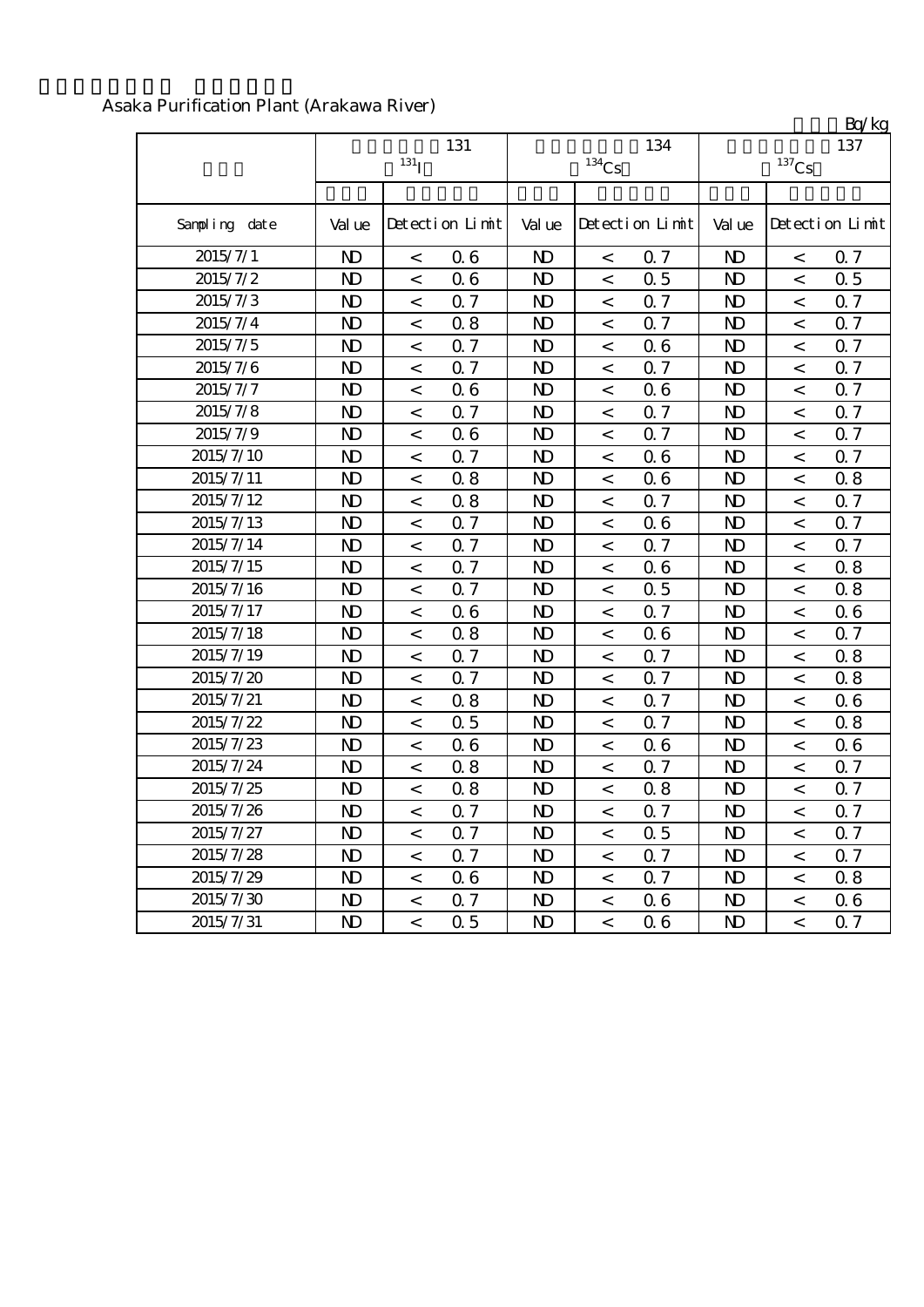|               |                |                          |                 |                |                     |                 |                |                          | Bq/kg           |
|---------------|----------------|--------------------------|-----------------|----------------|---------------------|-----------------|----------------|--------------------------|-----------------|
|               |                |                          | 131             |                |                     | 134             |                |                          | 137             |
|               |                | 131 <sub>I</sub>         |                 |                | $^{134}\mathrm{Cs}$ |                 |                | $^{137}\mathrm{Cs}$      |                 |
|               |                |                          |                 |                |                     |                 |                |                          |                 |
| Sampling date | Val ue         |                          | Detection Limit | Val ue         |                     | Detection Limit | Val ue         |                          | Detection Limit |
| 2015/7/1      | N <sub>D</sub> | $\overline{\phantom{0}}$ | 06              | $\mathbf{D}$   | $\lt$               | 0.7             | N <sub>D</sub> | $\overline{\phantom{0}}$ | 0.8             |
| 2015/7/2      | N <sub>D</sub> | $\,<\,$                  | 06              | $\mathbf{D}$   | $\,<$               | 06              | $\mathbf{D}$   | $\,<$                    | 0.7             |
| 2015/7/3      | N <sub>D</sub> | $\,<$                    | 0.7             | $\mathbf{D}$   | $\,<$               | 0.7             | $\mathbf{D}$   | $\,<\,$                  | 06              |
| 2015/7/4      | N <sub>D</sub> | $\,<$                    | 0.8             | N <sub>D</sub> | $\,<$               | 0.8             | N <sub>D</sub> | $\,<$                    | 0.6             |
| 2015/7/5      | N <sub>D</sub> | $\,<$                    | 0.8             | N <sub>D</sub> | $\,<$               | 06              | N <sub>D</sub> | $\,<$                    | 0.7             |
| 2015/7/6      | N <sub>D</sub> | $\,<\,$                  | 0.7             | $\mathbf{D}$   | $\,<\,$             | 06              | $\mathbf{D}$   | $\,<\,$                  | 0.8             |
| 2015/7/7      | N <sub>D</sub> | $\,<$                    | 0.8             | $\mathbf{D}$   | $\,<$               | 06              | N <sub>D</sub> | $\,<$                    | 0.8             |
| 2015/7/8      | N <sub>D</sub> | $\,<\,$                  | 0.8             | $\mathbf{D}$   | $\,<$               | 06              | $\mathbf{D}$   | $\,<$                    | 0.7             |
| 2015/7/9      | N <sub>D</sub> | $\lt$                    | 0.8             | N <sub>D</sub> | $\lt$               | 0.7             | N <sub>D</sub> | $\prec$                  | 0.6             |
| 2015/7/10     | N <sub>D</sub> | $\,<\,$                  | 0.7             | N <sub>D</sub> | $\,<$               | 06              | N <sub>D</sub> | $\,<\,$                  | 06              |
| 2015/7/11     | N <sub>D</sub> | $\,<\,$                  | 0.8             | $\mathbf{D}$   | $\,<\,$             | 0.7             | $\mathbf{D}$   | $\,<\,$                  | 0.7             |
| 2015/7/12     | $\mathbf{D}$   | $\,<$                    | 0.7             | $\mathbf{D}$   | $\,<$               | Q 7             | N <sub>D</sub> | $\,<$                    | 0.7             |
| 2015/7/13     | N <sub>D</sub> | $\,<$                    | 06              | $\mathbf{D}$   | $\,<$               | 06              | N <sub>D</sub> | $\,<$                    | 0.6             |
| 2015/7/14     | N <sub>D</sub> | $\,<$                    | 06              | $\mathbf{D}$   | $\,<$               | 0.7             | N <sub>D</sub> | $\,<$                    | 0.8             |
| 2015/7/15     | N <sub>D</sub> | $\,<\,$                  | 06              | $\mathbf{D}$   | $\,<\,$             | 06              | N <sub>D</sub> | $\,<\,$                  | 0.8             |
| 2015/7/16     | N <sub>D</sub> | $\,<\,$                  | 0.8             | $\mathbf{D}$   | $\,<\,$             | 0.7             | $\mathbf{D}$   | $\,<\,$                  | 0.7             |
| 2015/7/17     | N <sub>D</sub> | $\,<\,$                  | 0.8             | N <sub>D</sub> | $\,<\,$             | 0.7             | N <sub>D</sub> | $\,<\,$                  | 0.7             |
| 2015/7/18     | N <sub>D</sub> | $\,<$                    | 0.7             | N <sub>D</sub> | $\,<$               | 0.8             | N <sub>D</sub> | $\,<$                    | 0.8             |
| 2015/7/19     | N <sub>D</sub> | $\,<$                    | 0.7             | $\mathbf{D}$   | $\,<$               | 06              | $\mathbf{D}$   | $\,<\,$                  | 0.6             |
| 2015/7/20     | N <sub>D</sub> | $\,<$                    | 06              | N <sub>D</sub> | $\,<$               | 0.8             | N <sub>D</sub> | $\,<$                    | 0.7             |
| 2015/7/21     | N <sub>D</sub> | $\,<$                    | 06              | N <sub>D</sub> | $\,<$               | 06              | N <sub>D</sub> | $\,<\,$                  | 0.8             |
| 2015/7/22     | N <sub>D</sub> | $\,<\,$                  | 0.5             | $\mathbf{D}$   | $\,<\,$             | 0.5             | N <sub>D</sub> | $\,<\,$                  | 0.6             |
| 2015/7/23     | $\mathbf{D}$   | $\,<$                    | 06              | $\mathbf{D}$   | $\,<$               | 0.7             | $\mathbf{D}$   | $\,<$                    | 0.8             |
| 2015/7/24     | N <sub>D</sub> | $\,<\,$                  | 06              | $\mathbf{D}$   | $\,<$               | 06              | $\mathbf{D}$   | $\,<\,$                  | 0.8             |
| 2015/7/25     | N <sub>D</sub> | $\,<$                    | 0.8             | N <sub>D</sub> | $\,<$               | 06              | N <sub>D</sub> | $\,<$                    | 0.7             |
| 2015/7/26     | ND.            | $\,<\,$                  | 06              | ND.            | $\,<\,$             | 06              | N)             | $\,<\,$                  | Q 7             |
| 2015/7/27     | $\mathbf{D}$   | $\,<$                    | 0.7             | N <sub>D</sub> | $\,<$               | 06              | $\mathbf{D}$   | $\,<\,$                  | 0.8             |
| 2015/7/28     | $\mathbf{D}$   | $\,<$                    | 0.8             | N <sub>D</sub> | $\,<$               | 06              | N <sub>D</sub> | $\,<$                    | 0.7             |
| 2015/7/29     | $\mathbf{D}$   | $\overline{\phantom{a}}$ | 0.7             | N <sub>D</sub> | $\,<$               | 0.7             | N <sub>D</sub> | $\,<$                    | 0.7             |
| 2015/7/30     | $\mathbf{D}$   | $\,<$                    | 06              | $\mathbf{D}$   | $\,<$               | 06              | $\mathbf{D}$   | $\,<\,$                  | 0.8             |
| 2015/7/31     | $\mathbf{D}$   | $\,<\,$                  | 0.7             | N)             | $\,<$               | 06              | N <sub>D</sub> | $\,<\,$                  | 0.7             |

## Ozaku Purification Plant (Tamagawa River)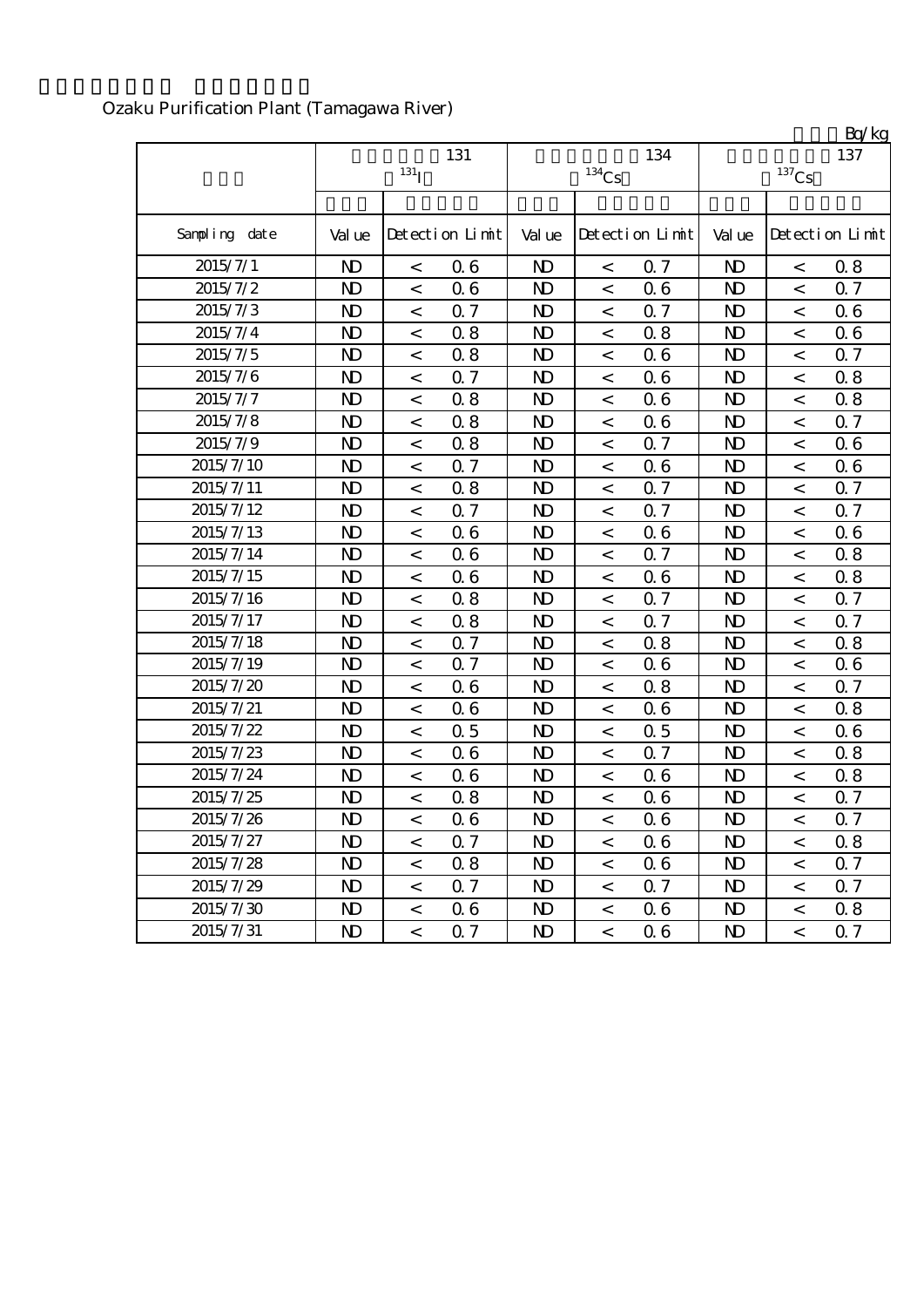|               |                |                          |                 |                |                          |                 |                |                          | Bq/kg           |
|---------------|----------------|--------------------------|-----------------|----------------|--------------------------|-----------------|----------------|--------------------------|-----------------|
|               |                |                          | 131             |                |                          | 134             |                |                          | 137             |
|               |                | $131$ <sup>T</sup>       |                 |                | $134$ Cs                 |                 |                | $137$ Cs                 |                 |
|               |                |                          |                 |                |                          |                 |                |                          |                 |
| Sampling date | Val ue         |                          | Detection Limit | Val ue         |                          | Detection Limit | Val ue         |                          | Detection Limit |
| 2015/7/1      | N <sub>D</sub> | $\,<$                    | 0.8             | N <sub>D</sub> | $\,<$                    | 06              | $\mathbf{D}$   | $\,<$                    | 0.8             |
| 2015/7/2      | $\mathbf{D}$   | $\,<$                    | 0.5             | N <sub>D</sub> | $\,<\,$                  | 06              | N <sub>D</sub> | $\lt$                    | 0.8             |
| 2015/7/3      | N <sub>D</sub> | $\,<$                    | 06              | N <sub>D</sub> | $\,<\,$                  | 0.7             | $\mathbf{D}$   | $\,<$                    | 0.8             |
| 2015/7/4      | $\mathbf{D}$   | $\,<$                    | 0.8             | N <sub>D</sub> | $\,<$                    | 0.5             | N <sub>D</sub> | $\,<$                    | 0.7             |
| 2015/7/5      | $\mathbf{D}$   | $\,<$                    | 0.8             | $\mathbf{D}$   | $\,<\,$                  | 0.8             | $\mathbf{D}$   | $\,<$                    | 0.8             |
| 2015/7/6      | $\mathbf{D}$   | $\,<$                    | 06              | N <sub>D</sub> | $\,<\,$                  | 0.8             | N <sub>D</sub> | $\lt$                    | 0.8             |
| 2015/7/7      | $\mathbf{D}$   | $\,<$                    | 06              | N <sub>D</sub> | $\,<$                    | 06              | N <sub>D</sub> | $\,<$                    | 0.7             |
| 2015/7/8      | $\mathbf{D}$   | $\,<\,$                  | 0.7             | $\mathbf{D}$   | $\,<\,$                  | 0.7             | $\mathbf{D}$   | $\,<$                    | 0.7             |
| 2015/7/9      | $\mathbf{D}$   | $\,<$                    | 0.7             | N <sub>D</sub> | $\,<$                    | 06              | N <sub>D</sub> | $\,<$                    | 0.6             |
| 2015/7/10     | $\mathbf{D}$   | $\,<$                    | 0.7             | $\mathbf{D}$   | $\,<\,$                  | 06              | $\mathbf{D}$   | $\,<\,$                  | 0.6             |
| 2015/7/11     | N <sub>D</sub> | $\,<$                    | 0.7             | N <sub>D</sub> | $\,<$                    | 06              | N <sub>D</sub> | $\,<$                    | 0.8             |
| 2015/7/12     | N <sub>D</sub> | $\,<$                    | 0.9             | N <sub>D</sub> | $\,<$                    | 0.7             | N <sub>D</sub> | $\,<$                    | 0.7             |
| 2015/7/13     | $\mathbf{D}$   | $\,<$                    | 0.7             | $\mathbf{D}$   | $\,<\,$                  | 06              | $\mathbf{D}$   | $\,<$                    | 0.8             |
| 2015/7/14     | N <sub>D</sub> | $\lt$                    | 0.7             | N <sub>D</sub> | $\,<$                    | 0.7             | N <sub>D</sub> | $\,<$                    | 0.7             |
| 2015/7/15     | $\mathbf{D}$   | $\,<$                    | 0.7             | N <sub>D</sub> | $\,<$                    | 06              | N <sub>D</sub> | $\,<$                    | 0.6             |
| 2015/7/16     | $\mathbf{D}$   | $\,<$                    | 06              | $\mathbf{D}$   | $\,<\,$                  | 06              | N <sub>D</sub> | $\,<$                    | 0.6             |
| 2015/7/17     | N <sub>D</sub> | $\,<$                    | 0.7             | N <sub>D</sub> | $\,<$                    | 0.7             | $\mathbf{D}$   | $\,<\,$                  | 0.7             |
| 2015/7/18     | $\mathbf{D}$   | $\,<$                    | 0.8             | $\mathbf{D}$   | $\,<\,$                  | 0.7             | $\mathbf{D}$   | $\,<$                    | 0.7             |
| 2015/7/19     | $\mathbf{D}$   | $\,<$                    | 0.7             | $\mathbf{D}$   | $\,<\,$                  | 0.7             | $\mathbf{D}$   | $\,<$                    | 0.8             |
| 2015/7/20     | $\mathbf{D}$   | $\,<$                    | 06              | N <sub>D</sub> | $\,<$                    | Q 7             | $\mathbf{D}$   | $\,<\,$                  | 0.7             |
| 2015/7/21     | $\mathbf{D}$   | $\,<$                    | 06              | N <sub>D</sub> | $\,<\,$                  | 0.7             | N <sub>D</sub> | $\,<$                    | 0.7             |
| 2015/7/22     | $\mathbf{D}$   | $\,<$                    | 06              | N <sub>D</sub> | $\,<\,$                  | 06              | N <sub>D</sub> | $\,<\,$                  | 0.9             |
| 2015/7/23     | N <sub>D</sub> | $\,<$                    | 0.7             | N <sub>D</sub> | $\,<\,$                  | 06              | N <sub>D</sub> | $\,<$                    | 0.7             |
| 2015/7/24     | $\mathbf{D}$   | $\,<$                    | 06              | $\mathbf{D}$   | $\,<\,$                  | 06              | N <sub>D</sub> | $\,<$                    | 0.7             |
| 2015/7/25     | N <sub>D</sub> | $\,<$                    | 06              | N <sub>D</sub> | $\,<$                    | 0.7             | N <sub>D</sub> | $\,<$                    | 0.6             |
| 2015/7/26     | N <sub>D</sub> | $\,<\,$                  | 0.7             | N <sub>D</sub> | $\,<$                    | 0.5             | N)             | $\,<\,$                  | 0.7             |
| 2015/7/27     | $\mathbf{D}$   | $\,<\,$                  | 0.8             | N <sub>D</sub> | $\overline{\phantom{0}}$ | Q 7             | $\mathbf{D}$   | $\lt$                    | 0.8             |
| 2015/7/28     | $\mathbf{D}$   | $\,<\,$                  | 0.7             | $\mathbf{D}$   | $\,<\,$                  | 06              | N <sub>D</sub> | $\,<\,$                  | 0.7             |
| 2015/7/29     | $\mathbf{D}$   | $\overline{\phantom{a}}$ | 06              | ND.            | $\,<\,$                  | 06              | N <sub>D</sub> | $\,<$                    | 0.7             |
| 2015/7/30     | N <sub>D</sub> | $\,<\,$                  | 0.7             | $\mathbf{D}$   | $\,<$                    | 06              | N <sub>D</sub> | $\,<$                    | 0.6             |
| 2015/7/31     | $\mathbf{D}$   | $\,<\,$                  | 0.7             | N <sub>D</sub> | $\,<$                    | 0.7             | N <sub>D</sub> | $\overline{\phantom{a}}$ | 0.7             |

## Higashi-murayama Purification Plant (Tamagawa Arakawa River)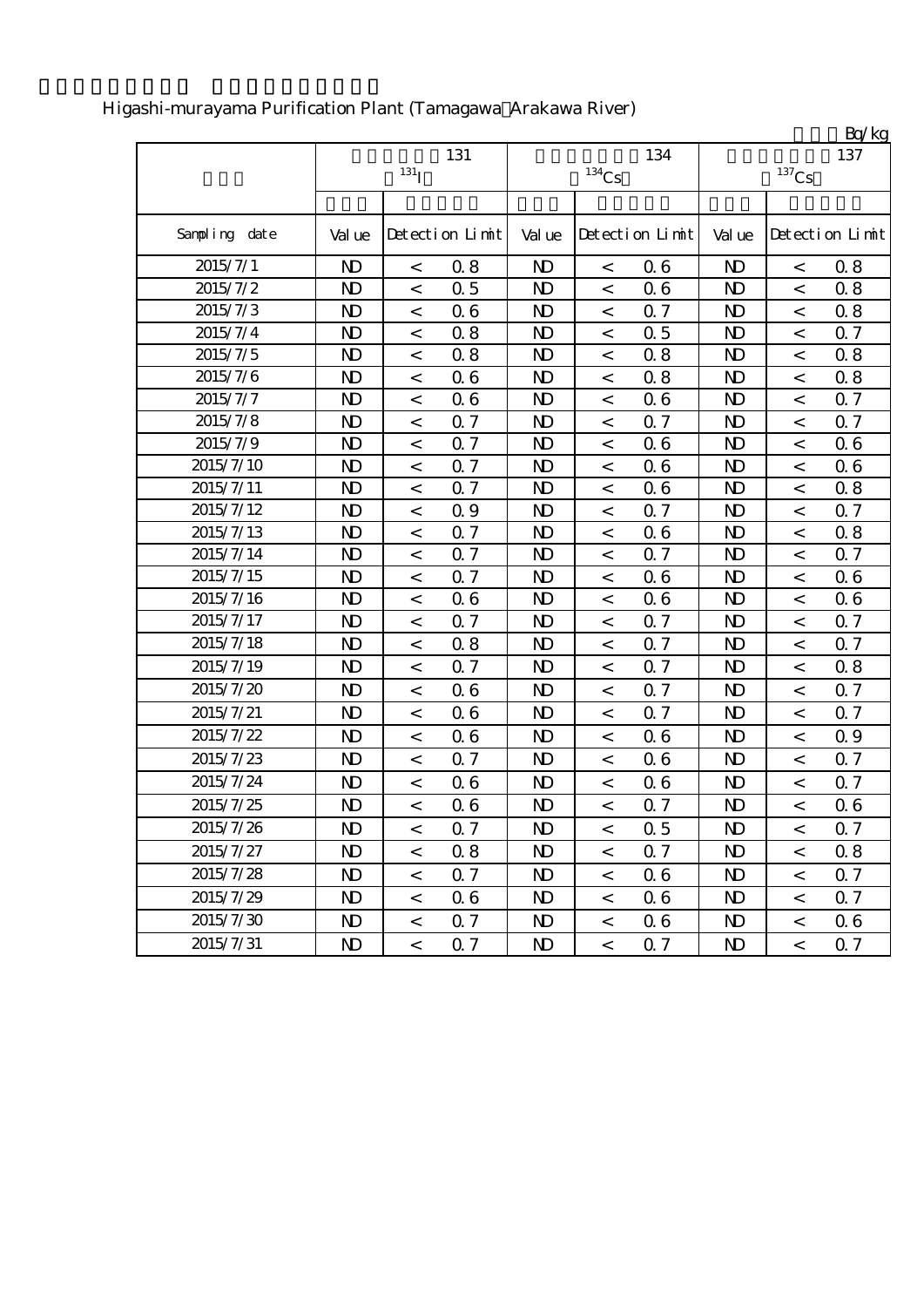|               |                |                    |                 |                |          |                 |                |                          | Bq/kg           |
|---------------|----------------|--------------------|-----------------|----------------|----------|-----------------|----------------|--------------------------|-----------------|
|               |                |                    | 131             |                |          | 134             |                |                          | 137             |
|               |                | $131$ <sub>I</sub> |                 |                | $134$ Cs |                 |                | $^{137}\mathrm{Cs}$      |                 |
|               |                |                    |                 |                |          |                 |                |                          |                 |
| Sampling date | Val ue         |                    | Detection Limit | Val ue         |          | Detection Limit | Val ue         |                          | Detection Limit |
| 2015/7/1      | $\mathbf{D}$   | $\,<$              | 06              | $\mathbf{D}$   | $\,<$    | 06              | N <sub>D</sub> | $\,<$                    | 0.7             |
| 2015/7/2      | N <sub>D</sub> | $\,<$              | 06              | N <sub>D</sub> | $\lt$    | 06              | N <sub>D</sub> | $\lt$                    | 0.8             |
| 2015/7/3      | $\mathbf{D}$   | $\,<$              | 0.7             | N <sub>D</sub> | $\,<$    | 0.7             | $\mathbf{D}$   | $\,<$                    | 0.7             |
| 2015/7/4      | $\mathbf{D}$   | $\,<$              | 0.8             | N <sub>D</sub> | $\,<$    | 06              | N <sub>D</sub> | $\,<$                    | 0.6             |
| 2015/7/5      | $\mathbf{D}$   | $\,<$              | 0.8             | $\mathbf{D}$   | $\,<$    | 0.8             | $\mathbf{D}$   | $\,<$                    | 0.7             |
| 2015/7/6      | N <sub>D</sub> | $\,<$              | 0.8             | N <sub>D</sub> | $\,<$    | 0.7             | N <sub>D</sub> | $\,<$                    | 0.7             |
| 2015/7/7      | $\mathbf{D}$   | $\,<$              | 06              | $\mathbf{D}$   | $\,<$    | 0.7             | N <sub>D</sub> | $\,<$                    | 0.7             |
| 2015/7/8      | $\mathbf{D}$   | $\,<$              | 06              | $\mathbf{D}$   | $\,<$    | 0.7             | $\mathbf{D}$   | $\,<$                    | 0.7             |
| 2015/7/9      | $\mathbf{D}$   | $\,<$              | 0.7             | $\mathbf{D}$   | $\,<$    | 06              | N <sub>D</sub> | $\,<$                    | 0.7             |
| 2015/7/10     | $\mathbf{D}$   | $\,<$              | 06              | $\mathbf{D}$   | $\,<\,$  | 06              | $\mathbf{D}$   | $\,<$                    | 0.7             |
| 2015/7/11     | $\mathbf{D}$   | $\,<$              | 0.7             | N <sub>D</sub> | $\,<$    | 06              | N <sub>D</sub> | $\,<$                    | 0.7             |
| 2015/7/12     | $\mathbf{D}$   | $\,<$              | 0.7             | $\mathbf{D}$   | $\,<$    | 0.7             | N <sub>D</sub> | $\,<$                    | 0.8             |
| 2015/7/13     | $\mathbf{D}$   | $\,<$              | 06              | $\mathbf{D}$   | $\,<$    | Q 7             | $\mathbf{D}$   | $\,<$                    | 0.6             |
| 2015/7/14     | $\mathbf{D}$   | $\,<$              | 0.7             | $\mathbf{D}$   | $\,<$    | 0.7             | N <sub>D</sub> | $\,<$                    | 0.5             |
| 2015/7/15     | $\mathbf{D}$   | $\,<$              | 0.8             | $\mathbf{D}$   | $\,<$    | 06              | N <sub>D</sub> | $\,<$                    | 0.8             |
| 2015/7/16     | $\mathbf{D}$   | $\,<$              | 06              | N <sub>D</sub> | $\,<$    | 0.7             | N <sub>D</sub> | $\,<$                    | 0.7             |
| 2015/7/17     | $\mathbf{D}$   | $\,<$              | 0.7             | N <sub>D</sub> | $\,<$    | 06              | N <sub>D</sub> | $\,<$                    | 0.8             |
| 2015/7/18     | $\mathbf{D}$   | $\,<$              | 0.9             | $\mathbf{D}$   | $\,<\,$  | 06              | $\mathbf{D}$   | $\,<$                    | 0.7             |
| 2015/7/19     | $\mathbf{D}$   | $\,<$              | 0.7             | N <sub>D</sub> | $\,<$    | 0.7             | N <sub>D</sub> | $\,<$                    | 0.7             |
| 2015/7/20     | N <sub>D</sub> | $\,<$              | 06              | N <sub>D</sub> | $\,<$    | 06              | N <sub>D</sub> | $\,<$                    | 0.7             |
| 2015/7/21     | $\mathbf{D}$   | $\,<$              | 06              | $\mathbf{D}$   | $\,<\,$  | Q 7             | $\mathbf{D}$   | $\,<$                    | 0.6             |
| 2015/7/22     | $\mathbf{D}$   | $\,<$              | 0.7             | N <sub>D</sub> | $\,<$    | 0.7             | N <sub>D</sub> | $\,<$                    | 0.7             |
| 2015/7/23     | $\mathbf{D}$   | $\,<$              | 0.7             | N <sub>D</sub> | $\,<$    | 0.7             | N <sub>D</sub> | $\,<$                    | 0.6             |
| 2015/7/24     | $\mathbf{D}$   | $\,<$              | Q 7             | N <sub>D</sub> | $\,<$    | 06              | $\mathbf{D}$   | $\,<$                    | 0.7             |
| 2015/7/25     | $\mathbf{D}$   | $\,<$              | 0.7             | N <sub>D</sub> | $\,<$    | 0.7             | N <sub>D</sub> | $\,<$                    | 0.8             |
| 2015/7/26     | $\mathbf{D}$   | $\,<\,$            | 0.8             | $\mathbf{N}$   | $\,<\,$  | 0.8             | $\overline{M}$ | $\,<\,$                  | 0.6             |
| 2015/7/27     | N)             | $\,<$              | 0.7             | N <sub>D</sub> | $\,<\,$  | 0.7             | N <sub>D</sub> | $\,<\,$                  | 0.8             |
| 2015/7/28     | $\mathbf{D}$   | $\,<$              | 0.7             | N <sub>D</sub> | $\,<$    | 06              | N <sub>D</sub> | $\,<$                    | 0.8             |
| 2015/7/29     | N)             | $\,<$              | 0.5             | N <sub>D</sub> | $\,<$    | 0.7             | N <sub>D</sub> | $\,<$                    | 0.6             |
| 2015/7/30     | N <sub>D</sub> | $\,<$              | 0.7             | N <sub>D</sub> | $\,<$    | 0.5             | N <sub>D</sub> | $\,<$                    | Q 9             |
| 2015/7/31     | N)             | $\,<$              | 06              | N <sub>D</sub> | $\,<\,$  | 06              | N <sub>D</sub> | $\overline{\phantom{a}}$ | 0.6             |

## Nagasawa Purification Plant (Sagamigawa River)